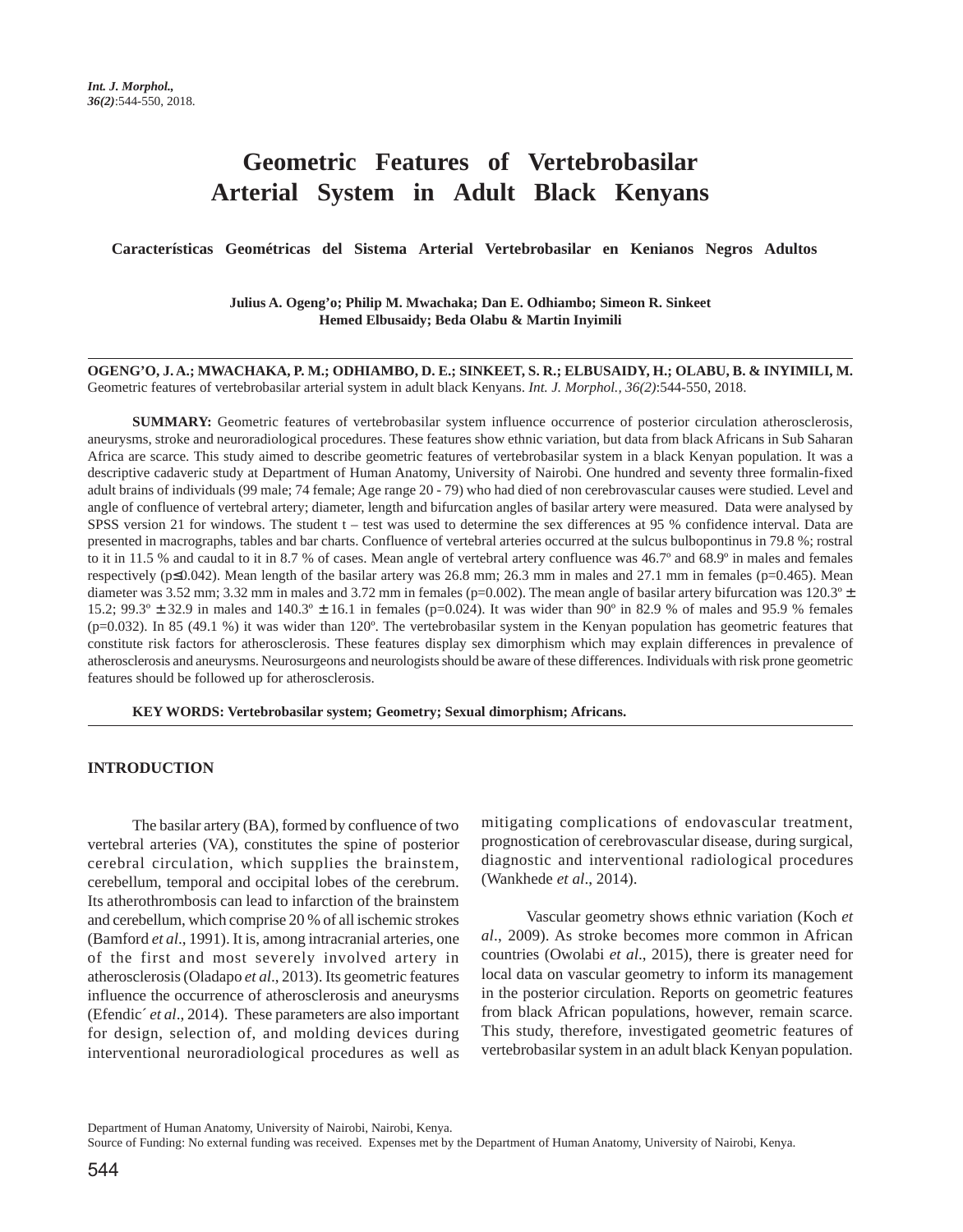# **MATERIAL AND METHOD**

One hundred and seventy three brains from adults [99 males; 74 females, age range  $20 - 79$  years] were examined at the Department of Human Anatomy, University of Nairobi, Kenya. The Kenyatta National Hospital Ethics and Research Committee granted ethical approval. Brains were weighed and divided into male and females groups. The arachnoid mater was then gently peeled off the brainstem to expose vertebral and basilar arteries. Angles of confluence and bifurcation were measured to the nearest point five. The level of confluence was taken relative to the bulbo pontine junction. Internal diameter of the basilar artery was measured from haematoxylin/Eosin stained microscopic sections. In these cases, using a scion© image analyzer, the internal circumference was determined and diameter in millimeters calculated from the formula

$$
D = \underline{C}
$$

$$
\pi
$$

where D = diameter, C = circumference and  $\pi$  = 3.14.

Length of basilar artery was measured between the point of confluence and that of bifurcation by two independent investigators, and the average to the nearest point five taken.

Data were analyzed using SPSS version 21.0 for Windows. Sex differences were analysed using the student t-test at 95 % confidence intervals where p value  $\leq 0.05$  was taken as significant. Results are presented in macrographs, tables and bar graphs.

## **RESULTS**

The mean weight of the brains was 1250 g (Range  $1140 - 1450$  g). The mean for males was 1265 g while that of females was 1230 g. The difference was not statistically significant ( $p = 0.064$ ). In all the samples studied, the basilar artery was formed by union of two vertebral arteries. There were wide variations in level and angles of confluence and bifurcation, as well as in diameter and length.

**Level and angle of confluence of vertebral arteries.** In relation to the sulcus bulbopontinus, all the vertebral arteries united within 1.5 cm of it: 79.8 % united at, 11.5 % rostral and 8.7 % caudal to the junction. The mean angle of confluence was  $46.7^{\circ}$  ±17.7 [range 20 – 100] and  $68.9^{\circ}$  ± 13.8 [range  $31 - 90$ ], in males and females respectively [ $p=0.042$ ]. The angle was less than 30 $\degree$  in 13.1 % of males and none of females, and greater than 60º in 5 % of males and 58.1 % of females (Fig. 1).

Some examples of angles and level of confluence are depicted in Figure 2.

**Length and diameter of basilar artery.** The overall mean length was  $26.8 \pm 1.7$  mm (Table I). It was different between males and females. In males, the mean length of the basilar artery was 26.3 mm while in females it was 27.1 mm in females (p=0.465). Thirteen (13.1 %) of males and 11 (14.9 %) of females had length > 30 mm. The sex difference was statistically significant (p=0.015).



Fig. 1. Distribution of angles of confluence.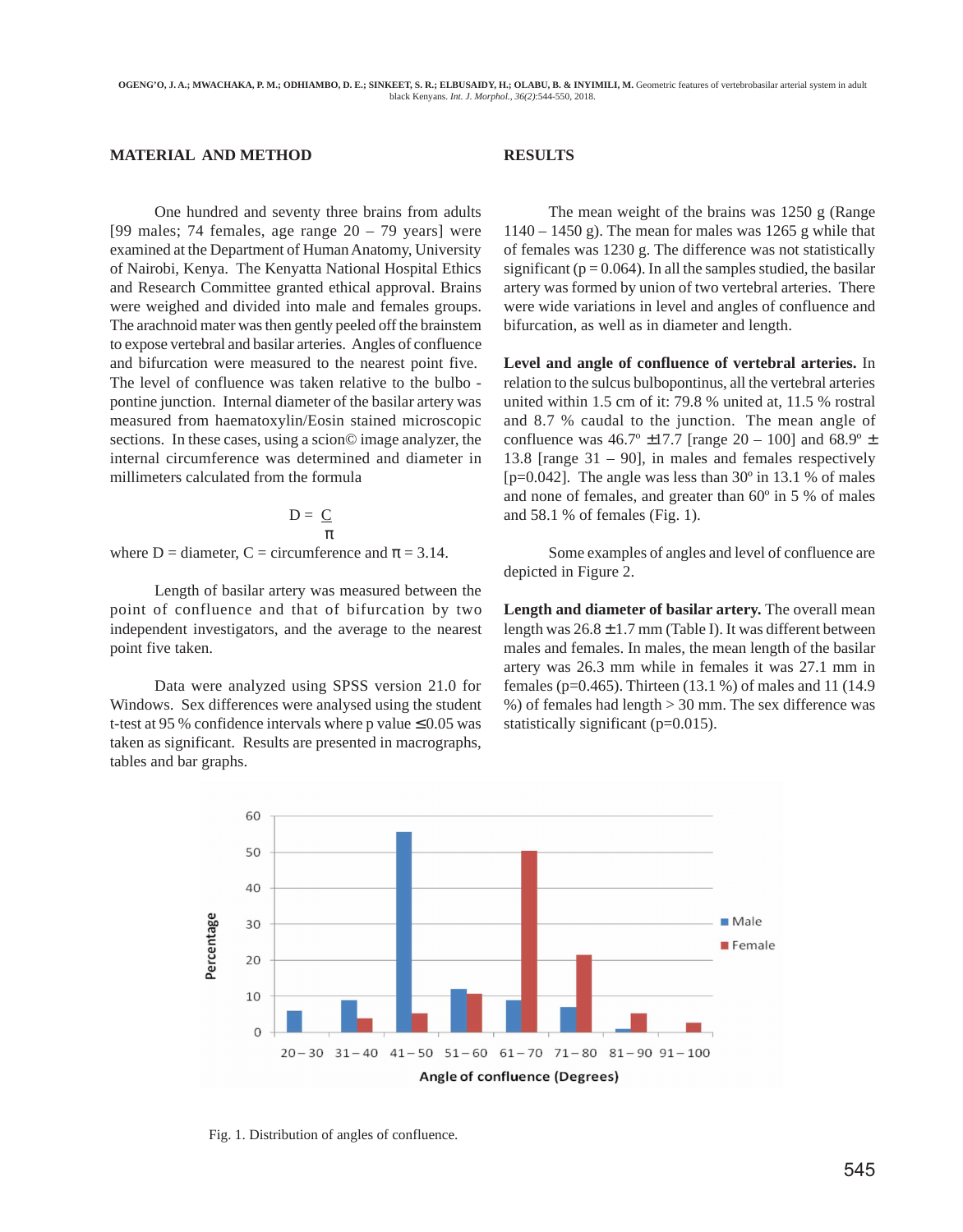| Range     | Length (mm) |        |       |
|-----------|-------------|--------|-------|
|           | Male        | Female | Total |
| $15 - 20$ | 10          | 6      | 16    |
| $21 - 25$ | 65          | 43     | 108   |
| $26 - 30$ | 12          | 15     | 27    |
| $31 - 35$ | 8           |        | 15    |
| $36 - 40$ | 4           | 3      |       |
| Total     | 99          | 74     | 173   |
| Mean      | 26.3        | 27.1   | 26.8  |

Table I. Length of basilar artery in black Kenyans.

Mean diameter was  $3.52$  mm;  $3.32 \pm 1$  mm in males and  $3.72$  mm  $\pm 0.5$  in females. The difference was statistically significant [p=0.002].

Ten (13.5 %) of the females had diameter ≥4.5 mm, but no males had a diameter > 4.0 mm. Majority of the cases had diameter between 2.5 and 4.0 mm (Fig. 3).

**Level and angle of basilar artery bifurcation.** Most (164; 94.8 %) terminated at the ponto-mesencephalic junction. Only 9 (5.2 %) terminated rostral to the pontomesencephalic junction. There were no cases of caudal termination. All the 9 cases had caudal confluence. The mean angle of bifurcation was  $99.88^{\circ}$ ±32.85 [range  $45 - 150^{\circ}$ ] in males and  $140.26 \pm 16.07$  [range  $75 - 165$ ] in females [p=0.024]. It was wider than 90º in 82.9 % of males and in 95.9 % of females (Fig. 4). The difference was statistically significant (p=0.032). In 85 (49.1 %), it was above 120º (Fig. 5).

Examples of angles and levels of basilar artery bifurcation are shown in Figure 4 (A, B). Besides wide and narrow angles, two other features were observed namely 5 cases where the basilar artery appeared to continue into one of the posterior communicating arteries (Fig. 4C) and 4 cases in which there was a  $U$  – shaped bifurcation (Fig. 4D).



Fig. 2. Macrographs depicting angles and levels of vertebral artery confluence.  $BA = Basilar$  artery;  $VA =$ Vertebral Artery; A – Narrow angle confluence  $(20^{\circ})$ ; B – Wide angle confluence  $(70^{\circ})$ . Note vertebral artery hypoplasia (star);  $C -$  Confluence caudal to sulcus bulbopontinus;  $D -$  Confluence rostral to sulcus bulbopontinus. Note also, VAH, Curvature and dolichoectasia of BA and VA.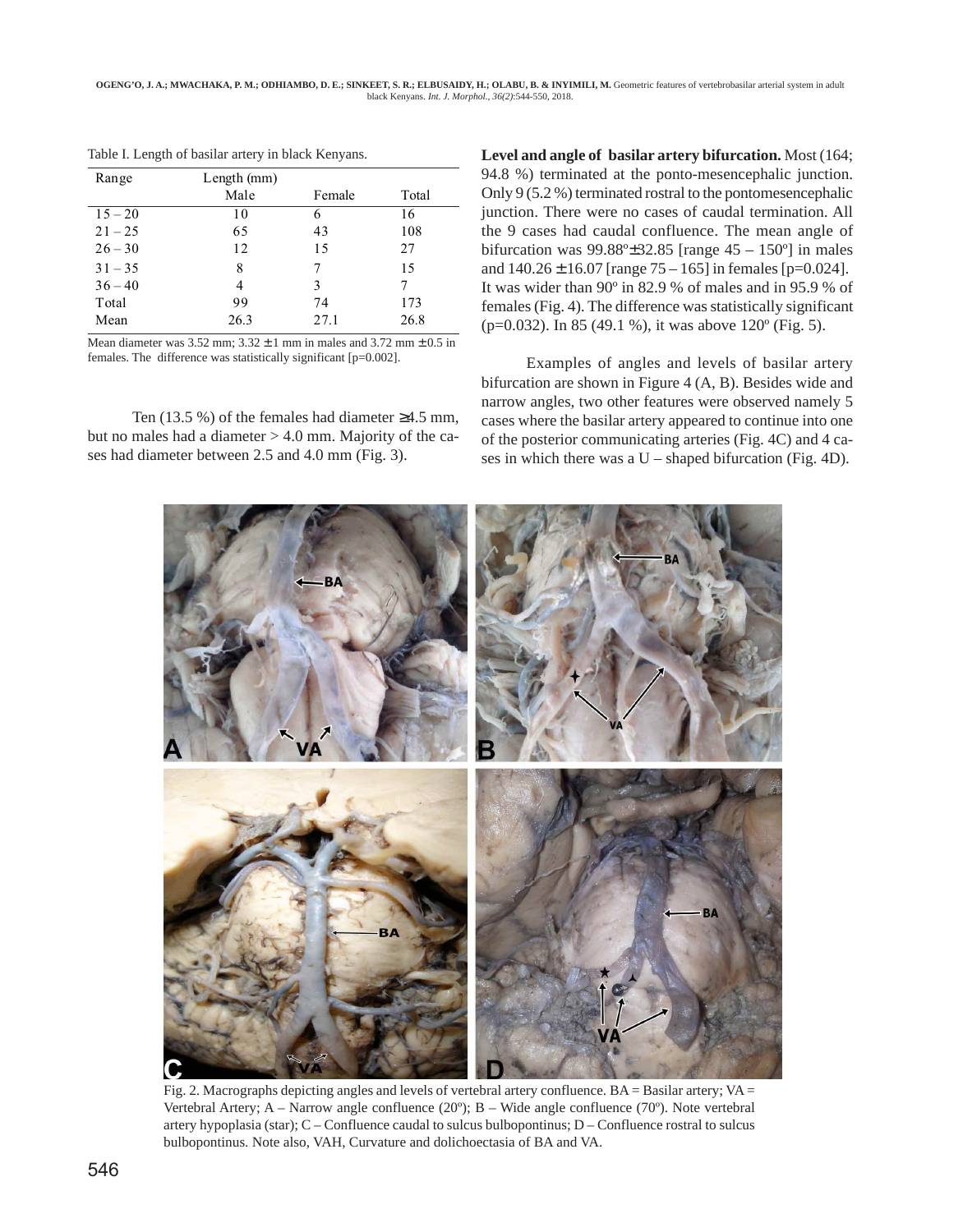OGENG'O, J. A.; MWACHAKA, P. M.; ODHIAMBO, D. E.; SINKEET, S. R.; ELBUSAIDY, H.; OLABU, B. & INYIMILI, M. Geometric features of vertebrobasilar arterial system in adult<br>black Kenyans. *Int. J. Morphol.*, 36(2):544-550, 201



Fig. 3. Diameter of basilar artery.



Fig. 4. Types and angles of basilar artery bifurcation in a black Kenyan population. A: Narrow (BA) bifurcation angle. Note the bifurcation at ponto-mesencephalic junction; B: Wide BA bifurcation angle; C: BA continuing as left posterior cerebral artery. Note termination rostral to ponto – mesencephalic junction; D: U – shaped termination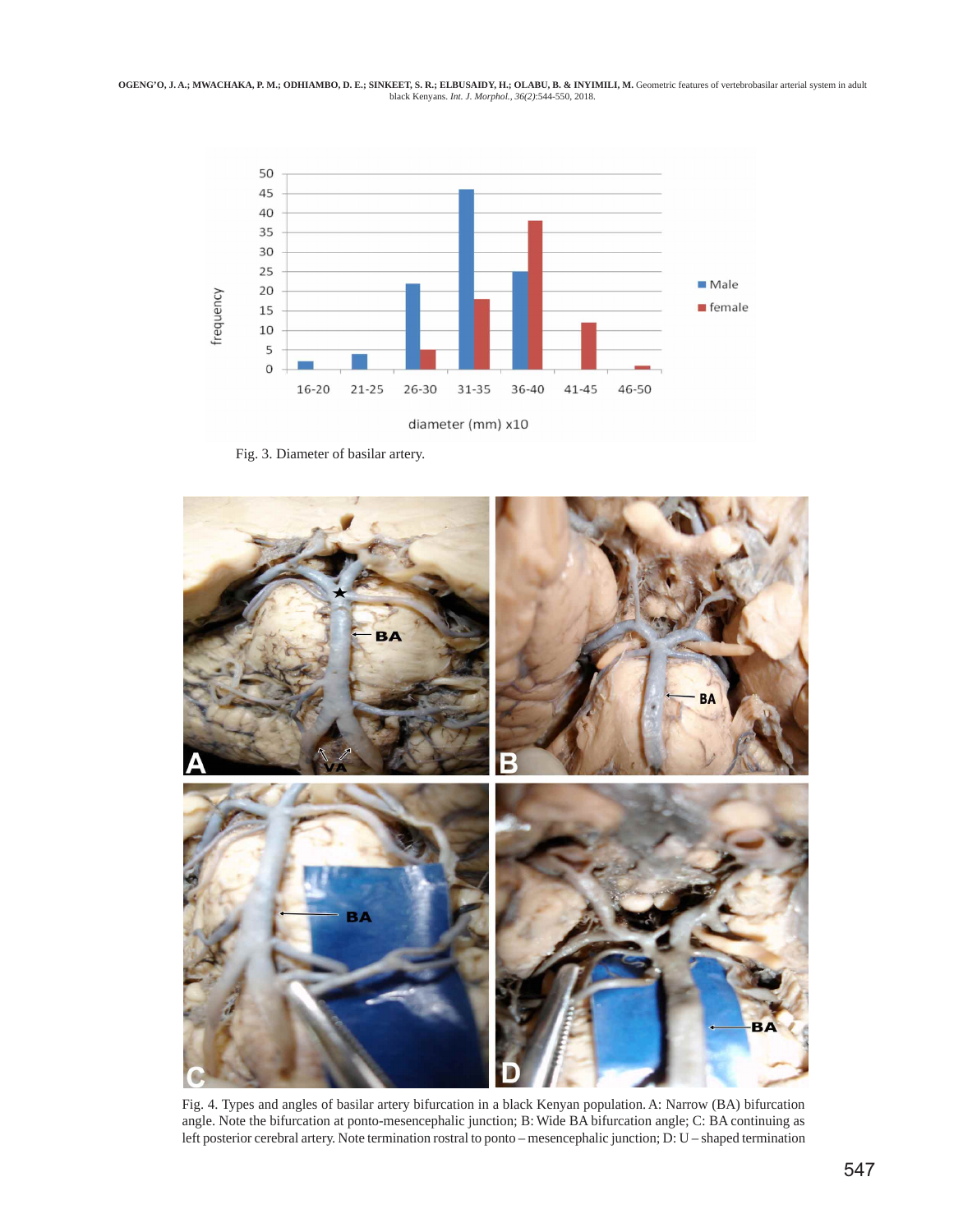#### **OGENG'O, J. A.; MWACHAKA, P. M.; ODHIAMBO, D. E.; SINKEET, S. R.; ELBUSAIDY, H.; OLABU, B. & INYIMILI, M.** Geometric features of vertebrobasilar arterial system in adult black Kenyans. *Int. J. Morphol., 36(2)*:544-550, 2018.



Fig. 5. Angle of Basilar artery bifurcation

#### **DISCUSSION**

Geometric features of vertebrobasilar system show a wide range of variations, consistent with prevailing literature from other populations (Songur *et al*., 2008; Efendic *et al*.). These variations may influence hemodynamics and hence preponderance to atherosclerosis and aneurysm (Efendic *et al*.).

**Level and angle of vertebral artery confluence.** Level of confluence is important during basilar artery instrumentation. Observations of the current study reveal that in the majority (79.8 %), confluence occurred at the sulcus bulbopontinus, much higher than in the Polish and Turkish populations where 44.4 % and 20 % terminated at the sulcus bulbopontinus, 40 % and 67 % caudal, and 15 % and 12 % rostral to it respectively (Wójtowitz *et al*., 1989; Songur *et al*.). It was nonetheless similar to the Indian population where 88.3 % cases terminated at the sulcus bulbopontinus (Patel *et al*., 2015). Design and use of instruments should bear this in mind.

Angle of confluence plays an important role in the location of atherosclerosis (Glagov *et al*., 1988). The angle of confluence averaging 46º in males and 68.9º in females is concordant with literature reports that it varies between 10º and 160º (Ravensbergen *et al*., 1996). Large angles of confluence are geometric risk factors for atherosclerosis. Accordingly, the 21.4 % of Kenyan sample in whom the angle is larger than 75º and especially the females may be more susceptible to atherosclerosis of the vertebrobasilar junction.

**Length and diameter of basilar artery.** Basilar artery geometry strongly influences both skewing of the velocity

548

profiles, wall shear stress distribution and progression of atherosclerosis (Lee *et al*., 2012). Length of basilar artery ranges 24.8 – 38.5 mm (Dodevski *et al*., 2011). The average length was 26.8 mm, lower than 33 mm reported for the Polish study (Wójtowitz *et al*.) but higher than 23.5 – 24.9 reported from Japanese and Indian studies (Pai *et al*., 2007; Tanaka *et al*., 2013) (Table II).

BA dilatation is associated with both large artery atherosclerosis and cerebral small vessel disease such as lacunar infarcts, and deep white matter lesions (Ichikawa *et al*., 2011). It is also related with aging and atherosclerotic risk factors (Ikeda *et al*., 2010), intracranial bleeding, stroke mortality and cardiovascular death (Ubogu & Zaidat, 2014). Increase in the diameter of BA increases risk of cerebrovascular events by 1.55 (Tanaka *et al*.). The average diameter of 3.32 mm falls within the range of 3.3-4.5 mm reported in literature (Table II).

A remarkable finding of the current study is that 24 (11 %) of arteries were longer than 29.5 mm. Out of these 11 (6.4 % of total) were wider than 4.5 mm and curved. They would therefore be considered to be dolichoectasic (Ubogu & Zaidat). This (6.4 %) is higher than 0.06-5.8 % reported in prevailing literature (Xu *et al*., 2014). Notably, it is higher than 4.4 % reported among an American population (Ubogu & Zaidat) and 0.8-1.3 among Japanese (Tanaka *et al*.). The high incidence of dolichoectasia suggests a higher propensity to atherosclerotic cerebrovascular disease.

Length and diameter show wide diversity, probably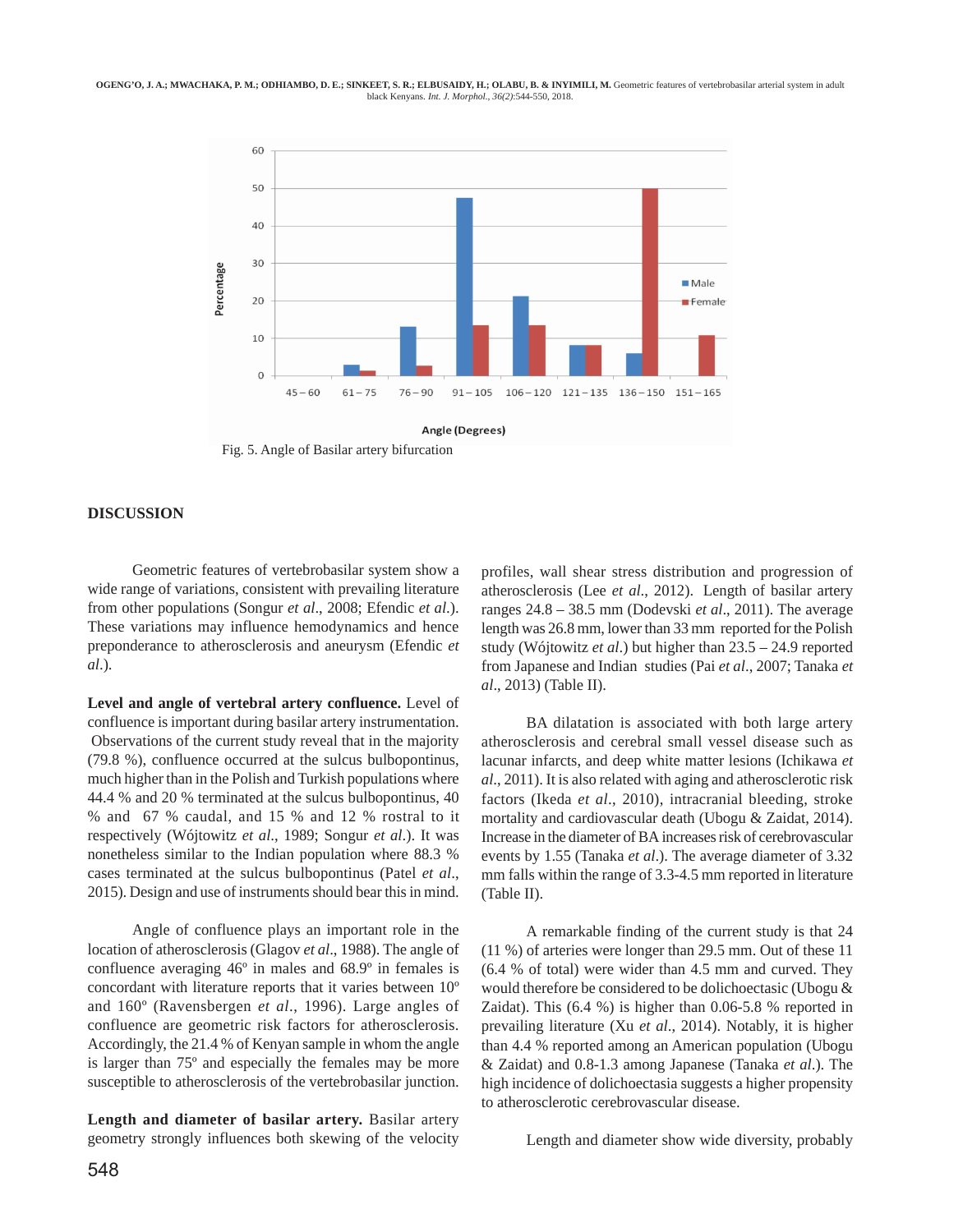| Author                 | Population | Length $(mm)$ | Diameter (mm) |
|------------------------|------------|---------------|---------------|
| Wojtowitz et al., 1989 | Polish     | 33            | >4            |
| Pai et al., 2007       | Indian     | 24.9          | 4.3           |
| Tanaka et al., 2013    | Japanese   |               | 2.7           |
| Efendic et al., 2014   | Bosnian    |               | 3.8           |
| Current study          | Kenyan     | 26.8          | 3.32          |

Table II. Mean lengths and diameter of basilar artery reported in literature.

due to methodological or ethnic differences. The latter may explain reported ethnic variation in basilar artery occlusive disease. These measurements are also important in prognosticating cerebrovascular disease. For example, basilar artery diameter >4.5 mm may be a marker for a high risk of fatal stroke (Pico *et al*., 2006). In the current study, over 6.4 % of individuals and over 10 % of females had diameters >4.5 mm, implying that if they suffered brain infarction, they would be at risk of high mortality. Basilar artery diameter may also influence neurological outcome in acute pontine infarction (Aoki *et al*., 2010). The diameters are also important in the design of catheters for interventional neuroradiology, for mitigating complications of endovascular treatment. These dimensions and sex dimorphism must be considered during these procedures.

**Bifurcation angle of basilar artery.** The mean BA bifurcation angle was  $99.9 \pm 32.9^{\circ}$ , consistent with literature reports that they vary between 30-180º (Vasovic *et al*., 2008). Bifurcation angle influences distribution of atherosclerosis. Wide angles are associated with atherosclerosis and aneurysms. Aneurysms for example originate from bifurcation angles of 90º, and their presence might lead to basilar angle deformations more frequently in cases having an angle less than 90º, than in cases larger than 90º (Vasovic *et al*.). Observations of the current study that 80 % have angles >90º suggest that they are more vulnerable to atherosclerosis and aneurysm.

**Sexual Dimorphism.** A notable observation of the current study is that length, diameter, confluence and bifurcation angles show sexual dimorphism. Similar sex differences have been reported in the anatomy of common carotid bifurcation (Krejza *et al*., 2006) and intracranial arteries (Lindekleiv *et al*., 2010). The basilar artery was significantly wider in females, concordant with reported wider internal carotid (Krejza *et al*.). It is, however, at variance with the conventional view that arteries are wider in males than in females (Lindekleiv *et al*.). Such anatomical differences impact the pathophysiology of vascular disease (Lindekleiv *et al*.) and may explain the sex differences in the prevalence and distribution of atheroma. The differences also need to be considered in the design of devices.

#### **CONCLUSION**

Vertebrobasilar arterial system in the black Kenyan population has geometric features that are considered to be risk factors for atherosclerosis. These features display sex dimorphism which neurosurgeons and radiologists should be aware of during their diagnostic and interventional procedures. Studies on prevalence of aneurysms and stroke in this vascular territory are recommended. Meantime, individuals with risk prone geometric factors should be followed up for atherosclerosis.

### **ACKNOWLEDGMENTS**

We are grateful to Mr. Jacob Gimongo and Acleus Murunga for technical assistance and MS Catherine Chinga for typing the manuscript.

**OGENG'O, J. A.; MWACHAKA, P. M.; ODHIAMBO, D. E.; SINKEET, S. R.; ELBUSAIDY, H.; OLABU, B. & INYIMILI, M.** Características geométricas del sistema arterial vertebrobasilar en kenianos negros adultos. *Int. J. Morphol., 36(2)*:544-550, 2018.

**RESUMEN:** Las características geométricas del sistema vertebrobasilar influyen en la aparición de aterosclerosis en la circulación posterior, aneurismas, apoplejía, detectados durante procedimientos neurorradiológicos. Estas características muestran variación étnica, pero los datos de los africanos negros en el África Subsahariana son escasos. Este estudio tuvo como objetivo describir las características geométricas del sistema vertebrobasilar en una población negra de Kenia. Fue un estudio descriptivo cadavérico en el Departamento de Anatomía Humana de la Universidad de Nairobi. Se estudiaron 173 cerebros adultos (99 varones, 74 mujeres, rango de edad 20-79), fijados en formalina, de individuos que habían fallecido por causas no cerebrovasculares. Se midieron el nivel y ángulo de confluencia de la arteria vertebral, diámetro, longitud y bifurcación de la arteria basilar. Los datos fueron analizados por SPSS versión 21 para Windows. La prueba t de Student se utilizó para determinar las diferencias de sexo con un intervalo de confianza del 95 %. Los datos se presentan en macrografías, tablas y gráficos de barras. La confluencia de las arterias vertebra